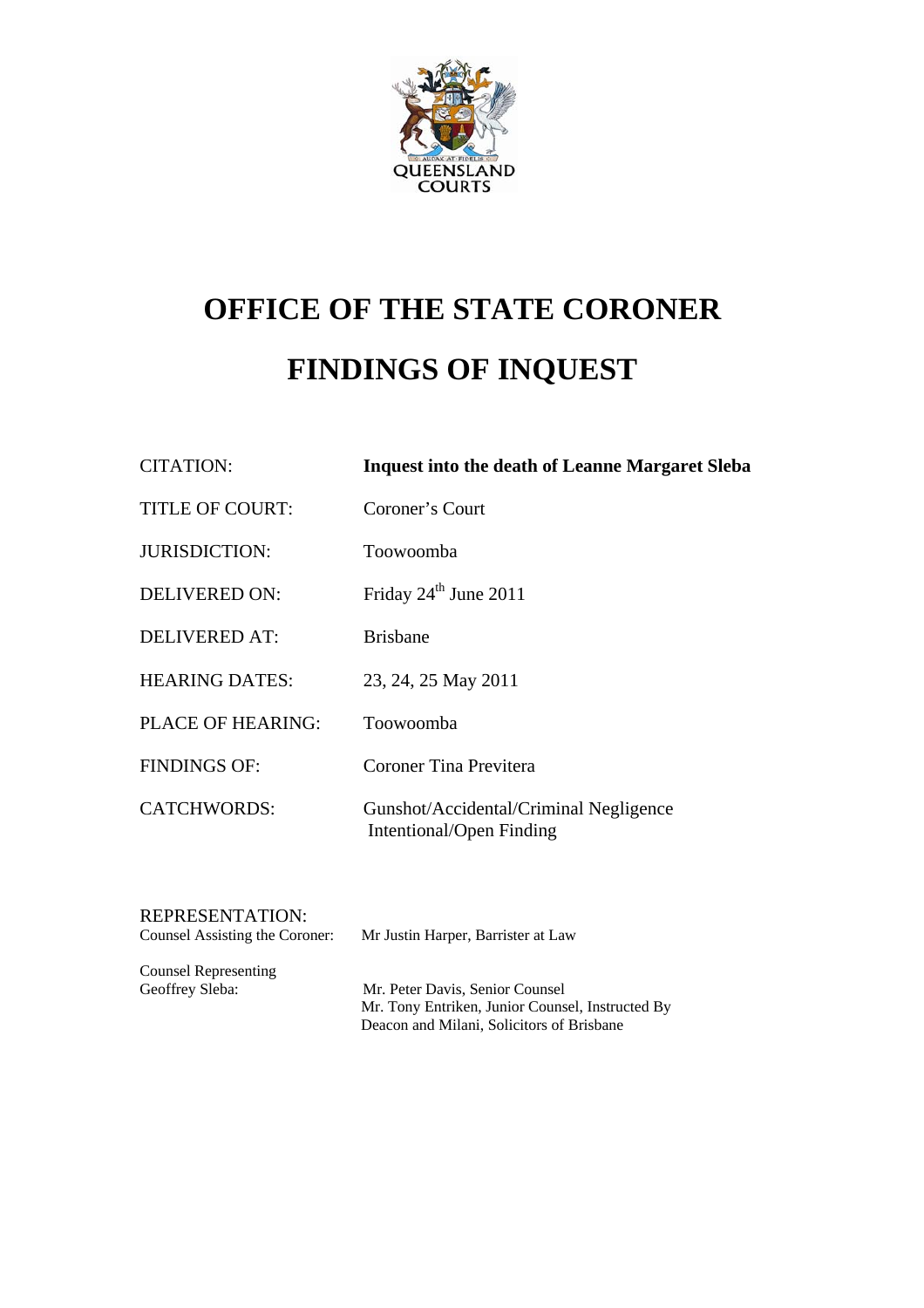# **Table of Contents**

| The Admissibility of Evidence and |  |
|-----------------------------------|--|
|                                   |  |
|                                   |  |
|                                   |  |
|                                   |  |
|                                   |  |
|                                   |  |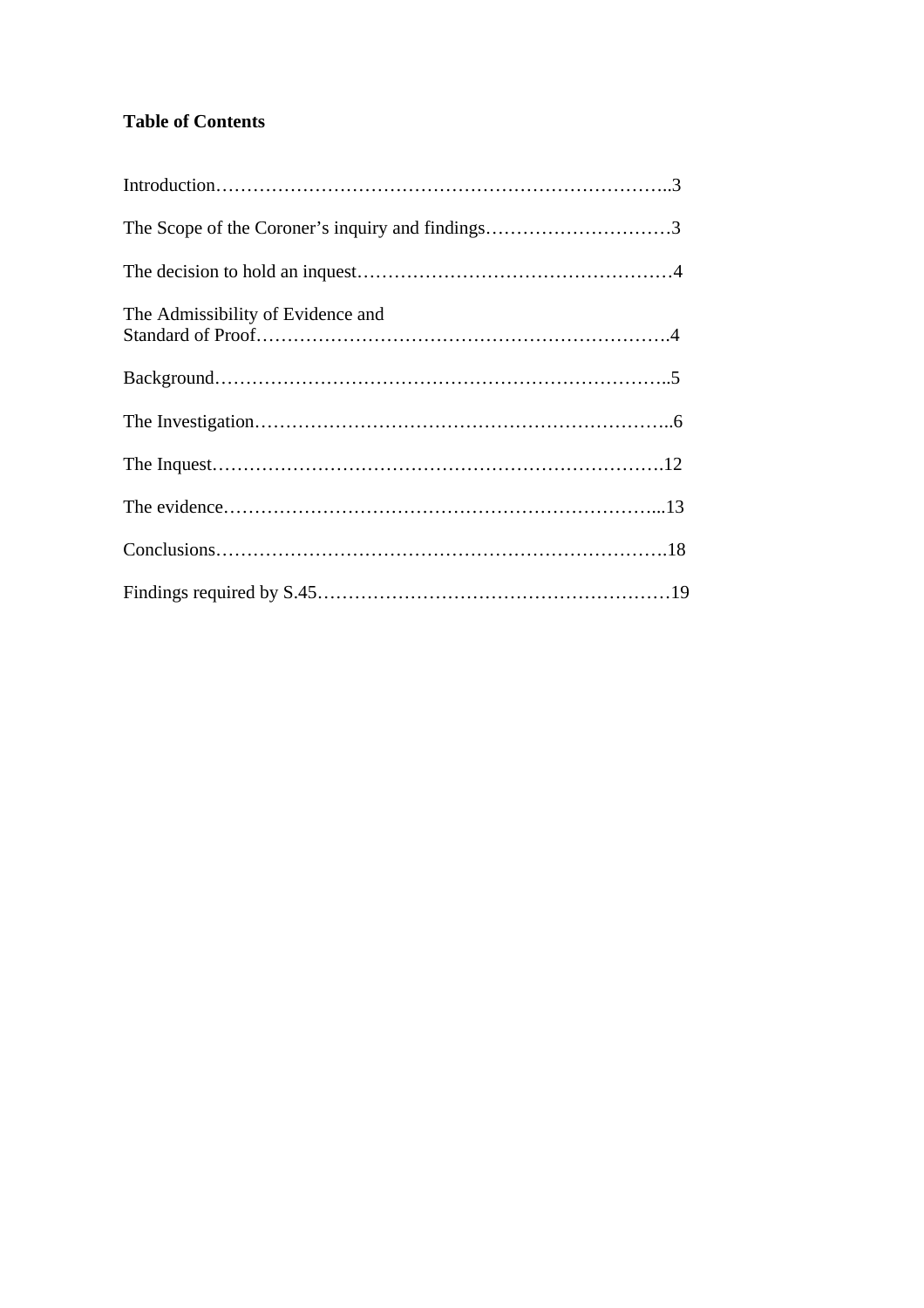# **Introduction**

- <span id="page-2-0"></span>[1] These findings arise out of an inquest into the cause and circumstances of the death of Leanne Margaret Sleba who was born on  $30<sup>th</sup>$  April 1974 and died on  $24<sup>th</sup>$  April 2008, at "Duncton West", 129 Kingsthorpe Haden Road, Kingsthorpe. Leanne lived there with her husband Geoffrey Sleba and their four children, Rodney, Gerard, Natalie, and Andrew. Leanne Sleba was a dedicated, hardworking and much loved woman who cared full-time for the four children of the marriage.
- [2] There is no dispute that Leanne died as a result of a gunshot wound to the back of her chest; the shot having discharged from a Boito shotgun held by her husband Geoffrey who was standing behind her at the time. The ultimate issue for determination is whether the shooting was accidental, intentional, criminally negligent or unable to be determined.
- [3] The *Coroners Act 2003* ('the Act") provides in S.45 that a Coroner's written inquest findings must be given to the family of the person who died, each of those persons or organizations granted leave to appear at the inquest and to various officials with responsibility for the subject matter of any recommendations. Accordingly, Leanne's family and Geoffrey Sleba's legal representatives will be provided with copies. The findings will also be posted on the website of the Office of the State Coroner. There are no other persons or organisations involved in the inquest.

# **The scope of the Coroner's inquiry and findings**

- [4] In relation to any reportable death, a Coroner has jurisdiction to inquire into the cause and the circumstances of it, and in investigating any such death, must find, if possible:-
	- (a) who the deceased person is; and
	- (b) how the person died; and
	- (c) when the person died; and
	- (d) where the person died, and in particular whether the person died in Queensland; and
	- (e) what caused the person to die.<sup>[1](#page-2-0)</sup>
- [5] There has been considerable litigation concerning the extent of a coroner's jurisdiction to inquire into the circumstances of a death. The authorities clearly establish that the scope of an inquest goes beyond merely establishing the medical cause of death.
- [6] Despite that, an inquest is not a trial between opposing parties but an inquiry into the death. In a leading English case it was described in this way: "It is an inquisitorial process, a process of investigation quite unlike a criminal trial where the prosecutor accuses and the accused defends… The function of an inquest is to

 $\frac{1}{1}$ 

Section 45(2) of the Act.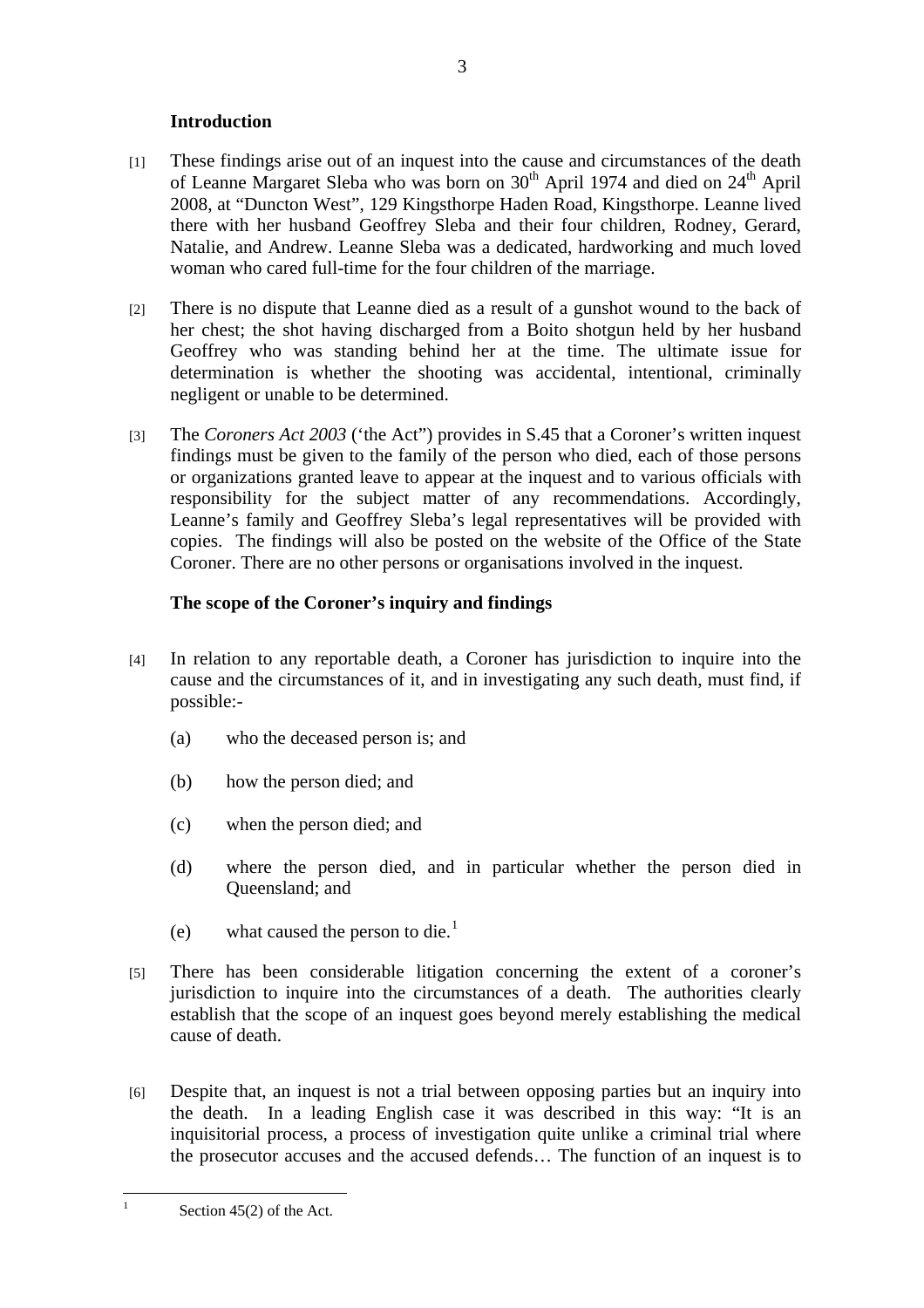<span id="page-3-0"></span>seek out and record as many of the facts concerning the death as the public interest requires."<sup>[2](#page-3-0)</sup>

[7] The focus is on discovering what happened; not on ascribing guilt, attributing blame or apportioning liability. The purpose is to inform the family and the public of how the death occurred, with a view to reducing the likelihood of similar deaths. As a result, the Act authorises a coroner to make preventive recommendations concerning public health or safety, the administration of justice or ways to prevent deaths from happening in similar circumstances in future.<sup>[3](#page-3-0)</sup> In making findings or recommendations, however, a coroner must not include statements that a person is or may be guilty of an offence or is or maybe civilly liable for something.[4](#page-3-0)

# **The decision to hold an inquest**

- [8] It has been submitted by Geoffrey Sleba's legal representatives<sup>[5](#page-3-0)</sup> that, by reason of correspondence from the Office of the State Coroner to Geoffrey Sleba, dated 21 July  $2010^6$  $2010^6$ ; and comments made by me at the pre-inquest conference on  $20^{\text{th}}$ January  $2011^7$  $2011^7$ ; that the inquest has been improperly embarked upon.
- [9] Whilst the Office of the State Coroner wrote to Geoffrey Sleba in July 2010 advising that no inquest would be held, the investigation was not finalised by the publication of findings and a subsequent decision was made that, given the circumstances of Leanne's death, an inquest would be held. As advised to the legal representatives for Geoffrey Sleba, $^8$  $^8$  at the time of deciding to hold an inquest, I considered that it was in the public interest to hold an inquest. I have remained at all times since then, of that view.

## **The admissibility of evidence and the standard of proof**

[10] A coroner's court is not bound by the rules of evidence. The Act provides that the court "may inform itself in any way it considers appropriate."[9](#page-3-0) That does not mean that any and every piece of information, however unreliable, will be admitted into evidence and acted upon. However, it does give a coroner greater scope to receive information that may not be admissible in other proceedings, and to have regard to its origin or source when determining what weight should be given to the information.

 $\frac{1}{2}$ *R v South London Coroner*; ex parte Thompson (1982) 126 S.J. 625

Section 46 of the Act

<sup>4</sup> Sections 45(5) and 46(3) of the Act

<sup>5</sup> Exhibit E5.

<sup>6</sup> Exhibit E1.

<sup>7</sup> Exhibit A4.

<sup>8</sup> Exhibit E8.

 $\alpha$ Section 37 of the Act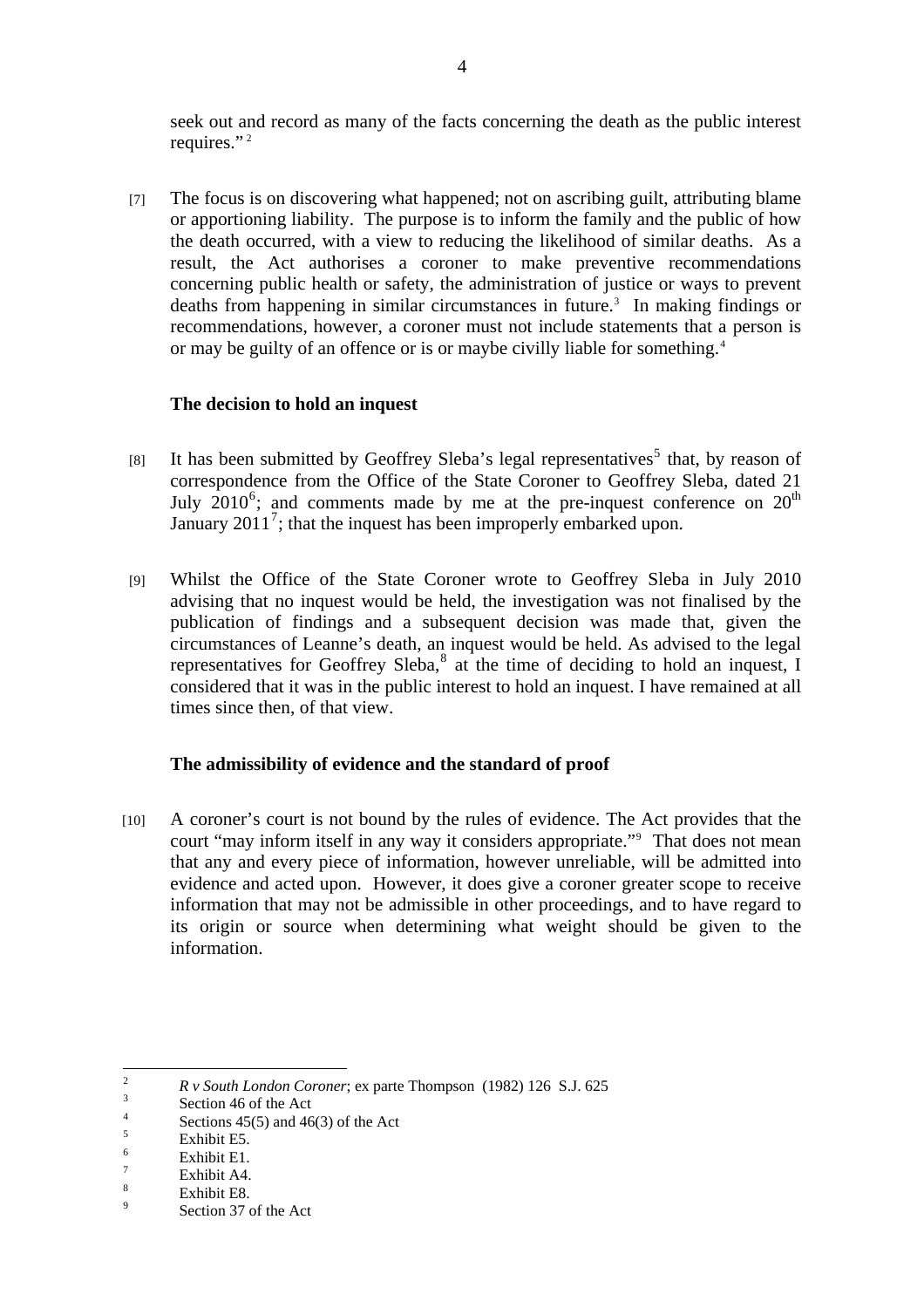- <span id="page-4-0"></span>[11] This flexibility has been explained as a consequence of an inquest being a factfinding exercise rather than a means of apportioning guilt; an inquiry rather than a trial. $10$
- [12] A coroner should apply the civil standard of proof, namely the balance of probabilities but the approach referred to as the Briginshaw sliding scale is applicable.[11](#page-4-0) This means that the more significant the issue to be determined or the more serious an allegation, as in this case; or the more inherently unlikely an occurrence; then the clearer and more persuasive the evidence should be in order for the trier of fact to be sufficiently satisfied that it has been proven to the civil standard.<sup>[12](#page-4-0)</sup>
- [13] It is also clear that a coroner is obliged to comply with the rules of natural justice and to act judicially.<sup>[13](#page-4-0)</sup> This means that no findings adverse to the interest of any party may be made without that party first being given a right to be heard in opposition to that finding. As Annetts v  $McCam<sup>14</sup>$  $McCam<sup>14</sup>$  $McCam<sup>14</sup>$  makes clear, that includes being given an opportunity to make submissions against findings that might be damaging to the reputation of any individual or organisation.
- [14] If, from information obtained at an inquest or during the investigation, a coroner reasonably suspects a person has committed an offence, or reasonably believes that the information may cause a disciplinary body for a person's profession or trade to inquire into, or take steps in relation to, the person's conduct, then the coroner may, in relation to the former, give the information to the director of public prosecutions (or the chief executive of the relevant department which created the offence)<sup>[15](#page-4-0)</sup> or in the latter circumstance, give that information to the relevant disciplinary body.[16](#page-4-0)

# **Background**

- [15] Leanne Sleba was 33 years of age, and had been married to Geoffrey Sleba for approximately 13 years, at the time of her death on the  $24<sup>th</sup>$  April 2008.
- [16] On the day of her death, Leanne returned home with the children at approximately 8.00pm and parked the car in the four-bay shed adjoining the family home. According to Geoffrey Sleba, he arrived home between 8.45 and 9.15pm and told Leanne he had seen a snake going into the shed. They both searched for the snake but could not find it and so they went inside and had their dinner. At about 10 p.m. they both went out to the shed again to look for the snake. Geoffrey Sleba was carrying a Boito12 gauge shotgun which he had taken from a cupboard in the laundry of the house and which he loaded on the way to the shed, taking an extra

 $10^{\circ}$ <sup>10</sup> R v South London Coroner; ex parte Thompson per Lord Lane CJ, (1982) 126 S.J. 625

<sup>&</sup>lt;sup>11</sup> Anderson v Blashki  $[1993]$  2 VR 89 at 96 per Gobbo J

<sup>&</sup>lt;sup>12</sup> Briginshaw v Briginshaw (1938) 60 CLR 336 at 361 per Sir Owen Dixon J

<sup>13</sup> Harmsworth v State Coroner [1989] VR 989 at 994 and see a useful discussion of the issue in Freckelton I., "Inquest Law" in The inquest handbook, Selby H., Federation Press, 1998 at 13<br>
(1990) 65 ALJR 167 at 168

 $S.48(2)$  of the Act. Section  $48(4)$  of the Act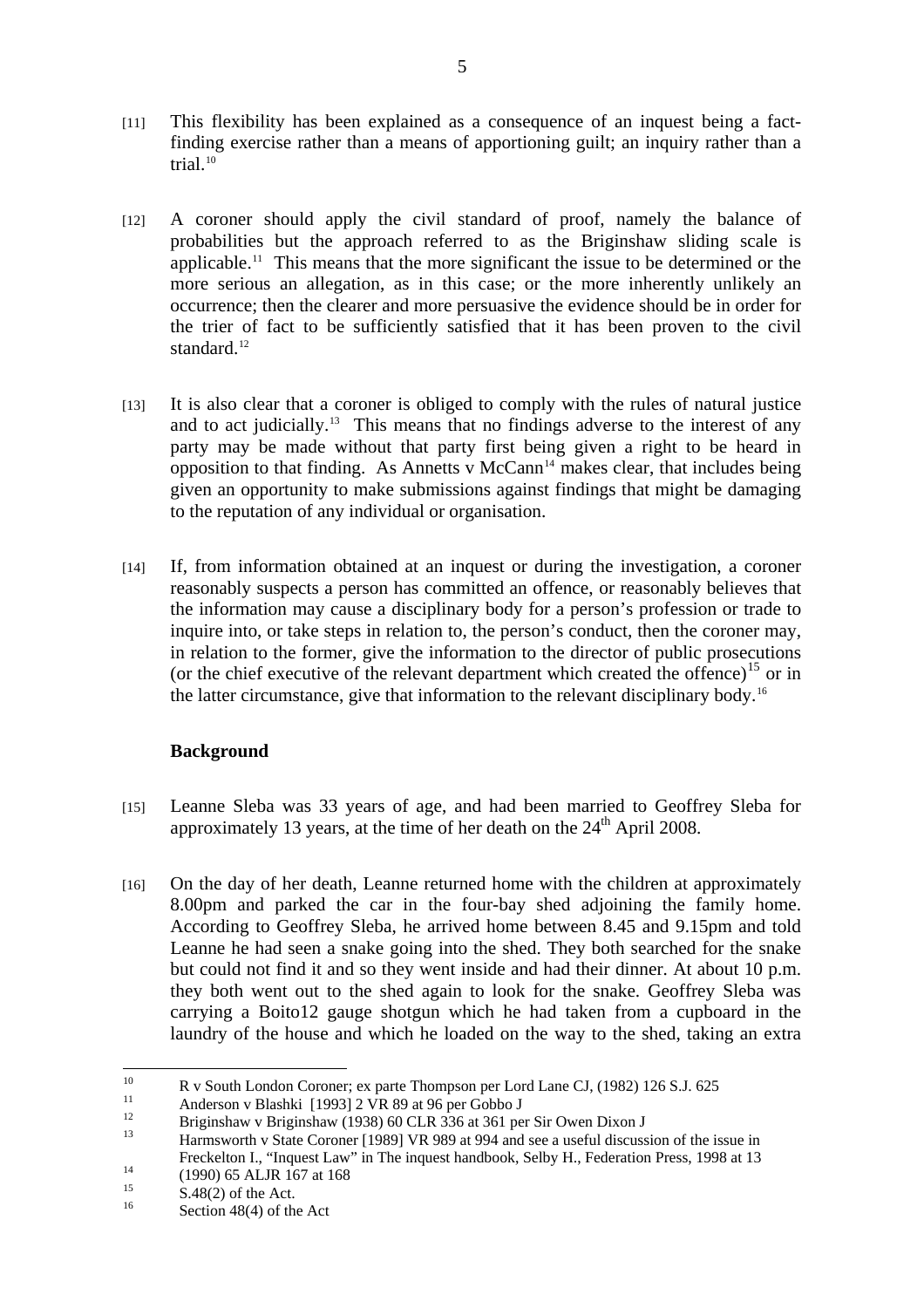<span id="page-5-0"></span>shot in the pocket of his shirt. Leanne and Geoffrey searched the shed, moving items within the shed, but failed to find the snake.

- [17] Leanne, having, before the earlier search, reversed her car out of the shed in order to search for the snake, drove the car back into the shed. Leanne then got out of the driver's door where Geoffrey was standing. She walked in front of Geoffrey out of the shed. Geoffrey Sleba states that as Leanne was walking out of the shed away from him, an eastern brown snake crossed his feet, causing him to jump and resulting in the discharge of the shotgun. Geoffrey was holding the shotgun in his right hand, with the safety switch in the "off" position, the hammer cocked, the barrel pointing to the floor and his finger on the trigger. The firearm discharged into the left back of Leanne's chest, knocking her to the ground.
- [18] Geoffrey Sleba called 000 and his father Rodney Sleba, who in turn phoned other relatives who lived nearby. Geoffrey's cousins, Geraldine and Madonna Sleba were the first to arrive. They both saw Geoffrey on his mobile phone, holding Leanne, crying<sup>[17](#page-5-0)</sup> and distraught.<sup>[18](#page-5-0)</sup> Geoffrey, Geraldine and Madonna attempted CPR under the direction of a 000 operator while they waited for QAS to arrive. When QAS arrived, Leanne was located lying deceased beside one of the roller doors in front of the shed. QAS transported her to the Toowoomba Base Hospital where a life extinct certificate was issued at 5.30 a.m. on the 25th of April 2009.

# **The investigation**

- [19] At 10.20pm on 24<sup>th</sup> April 2008, Detective Sergeant David Briese, travelled to the scene with Senior Constables Mark Penberthy and David Hall. Constable Troy Cameron and Senior Constable Scott Bronkhurst were already there with ambulance vehicles and other police officers. Geoffrey Sleba was observed by police, lying on top of Leanne Sleba in front of the four- bay shed, crying. Geoffrey's father Rodney Sleba was present, as were other family members of Geoffrey and Leanne Sleba.
- [20] A crime scene was established by Sergeant David Briese and examined by Toowoomba Scenes of Crime Officers. A crime scene log of events was commenced. A crime scene warrant was obtained. A scientific officer and the Toowoomba Accident Investigation Unit were organised to attend. Numerous photographs were taken. An interactive disk and scale diagram showing the incident scene were completed. Swabs of Geoffrey Sleba's hands were obtained. A fingerprint examination of the shotgun was conducted. (It found no latent fingerprints).
- [21] A field tape interview with Geoffrey Sleba was conducted by Police officers Briese, Hall, Penberthy, Lowe, and Ford at the scene.<sup>[19](#page-5-0)</sup> In it, Geoffrey Sleba said that he saw a snake going into the shed but a search could not locate it; he told Leanne and

Exhibit C9.

 $17$ 17 Statement of Geraldine Sleba – Exhibit B2.27

<sup>&</sup>lt;sup>18</sup> Statement of Madonna Sleba – ExhibitB2.29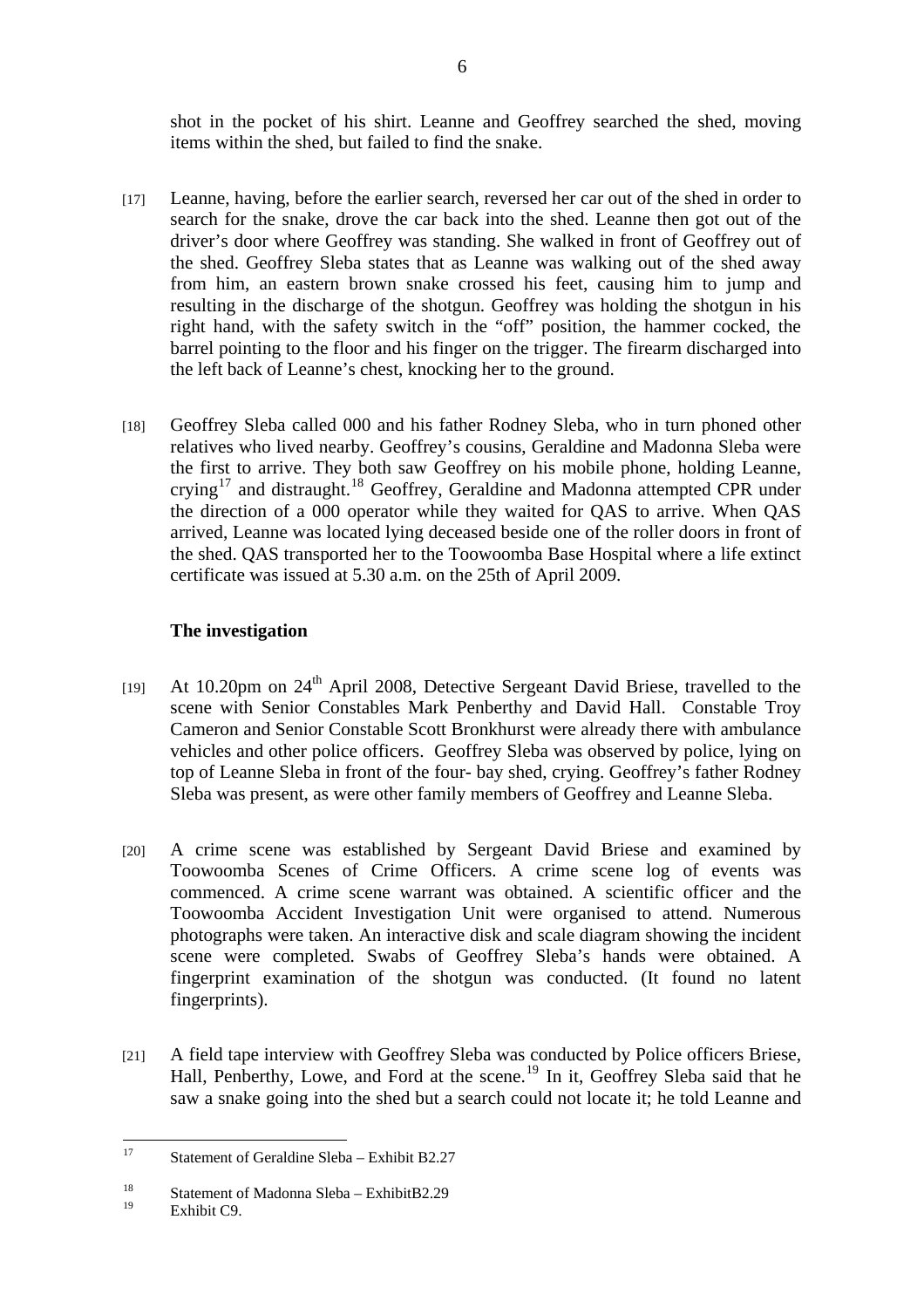<span id="page-6-0"></span>they both went to the shed to search for it; Leanne saw the snake at the back of the shed and so they went to that corner and searched but couldn't find the snake; Leanne then reversed the car out of the shed and during a second search they still could not find it. Leanne drove the car back in and alighted from the driver's seat walking in front of Geoffrey who was "pretty close" behind her. A snake then crossed Geoffrey's feet, he jumped and as he did so, the shotgun accidentally discharged into Leanne's back.

- [22] From the scene, Geoffrey Sleba telephoned his solicitor Tom Sullivan and told him that he and Leanne were in the garage looking for a snake and he was coming out, having decided that they were not going to find it, when a snake came across his foot. He "sort of jumped, touched it, the gun went off" shooting Leanne in the back.
- [23] A search was conducted of the family dwelling during which two computer hard drives were seized, as well as two other firearms and ammunition found in an unlocked laundry cupboard. Names, contact details and versions from other persons already on the property, were taken. Geoffrey Sleba's clothing was seized as were two mobile phones belonging to him. The 12 gauge shotgun, the spent cartridge and the spare shell were also seized for examination. The police also seized from the family home, a DVD of an episode of the Channel 9 'Underbelly' series, being the reinactment of the shooting of Benji Veniamin by Mick Gatto.
- [24] Geoffrey Sleba then voluntarily accompanied Senior Constable David Briese and Plain Clothes Senior Constable Mark Penberthy to the Toowoomba police station with his father Rodney Sleba where he participated in an electronic record of interview commencing at 1.53 a.m. on the 25th of April [20](#page-6-0)09.<sup>20</sup> Geoffrey's solicitor Tom Sullivan was present during the interview, in which Geoffrey Sleba provided a handwritten statement, a handwritten diagram of the shed on the property, $^{21}$  $^{21}$  $^{21}$  and an oral version of events.
- [25] In his oral version of events Geoffrey Sleba stated that he arrived home between 8.45 and 9.45; saw a snake "just casually going into the garage" door second from the left which was open about 10-12 inches; he thought it was a brown snake and he shut the door. Geoffrey then told Leanne and they went together to the garage, taking a shovel from a ute on the way. Leanne reversed the Landcruiser out of the garage and they searched for the snake but could not find it. They then shut the garage and went into the house and had their dinner. After Leanne expressed concern to Geoffrey that the children might be in danger from the snake if it was still around when the children went out to get extra milk from the fridge, as they regularly did, Leanne and Geoffrey returned to the garage. Geoffrey took a Boito 12 gauge shotgun (from an unlocked laundry cupboard also containing a .410 shotgun, a 30.06 single shot rifle and ammunition).
- [26] Geoffrey Sleba stated to police that he took the Boito because the Boito "gives a wider angle of shot", "has a lot more power" and "you can be further away and still kill the snake". With the No. 6, "the shot doesn't spread as wide" and "you have to

 $20<sup>o</sup>$  $\frac{20}{21}$  Exhibit C13.

Exhibit  $C<sup>3</sup>$ .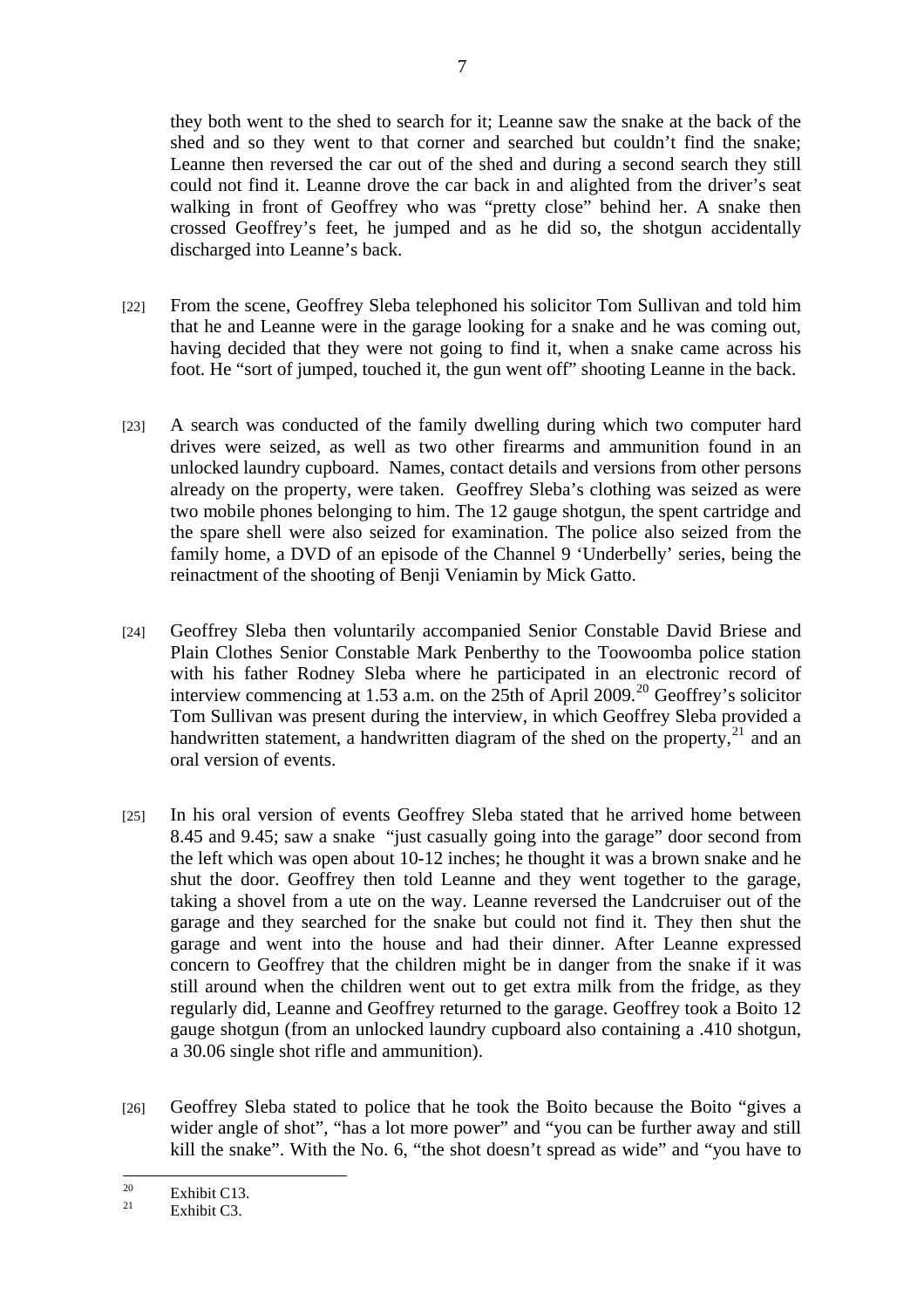<span id="page-7-0"></span>be on top of the snake to have a good shot at it". As Geoffrey walked to the garage, he loaded 1 shot shell into the Boito and turned the cross bolt safety device to the "off" position, ready to shoot the snake. Leanne followed Geoffrey and they entered the garage and commenced searching inside the garage.

- [27] Leanne was standing behind Geoffrey as he searched items and passed items back to her. They could not find the snake and so Leanne walked out to the Landcruiser and drove it back into the garage. Geoffrey stood to the right of the driver's door with the shotgun. Leanne got out of the driver's door and walked in front of Geoffrey to go out of the garage. Geoffrey followed Leanne and was about 3-4 metres behind her, with the Boito held down beside his right leg, his right finger on the trigger, the safety "off", the hammer cocked, in case he saw the snake while he was walking out. As he walked out, when the distance between him and Leanne would have been between four (4) and five (5) metres, the snake came from the north-eastern direction of the garage, crossed his foot and continued out into the night. Geoffrey jumped and the gun came up and went off, discharging into Leanne's back. Geoffrey then "cracked" the firearm open, dropped it and went to Leanne.
- [28] On  $26<sup>th</sup>$  April 2008, an autopsy of Leanne Sleba took place in the presence of Detective Sergeant Briese, Ballistics Expert Officer Sergeant Ian Bruce, Photographic Expert Sergeant Clinton Hanson and Acting Sergeant Anne-Marie Mason. Sergeant Ian Bruce took clothing, wadding and pellets for ballistic testing<sup>[22](#page-7-0)</sup>. The autopsy report confirmed a shotgun wound to the back, which was "directed forward, with little deviation to the left or right". $^{23}$  $^{23}$  $^{23}$
- [29] Patient records of Geoffrey and Leanne Sleba were obtained by search warrants executed upon Toowoomba Base and St.Vincent's Hospitals and St Vincent's Medical Centre. Bank and other financial and tax records of Geoffrey Sleba, Leanne Sleba and the Sleba family business were obtained to be analysed by a police forensic accountant.
- [30] A recording of the 000 call made by Geoffrey Sleba was seized.
- [31] Brad Murphy, meteorologist provided information<sup>[24](#page-7-0)</sup> that the air temperatures (degrees Celsius) at the Oakey aerodrome on the 24th April 2008 were 19.9 at 3.00pm, 11.2 at 9.00pm and 11.6 at 10.00pm whilst at the Toowoomba Airport the air temperatures at the same times were 18.7, 12.2 and 12.4.
- [32] A précis<sup>[25](#page-7-0)</sup> of the circumstances of Leanne Sleba's death (including Geoffrey Sleba's description of the snake and its behaviour, a description of the shed and contents, and advices as to the temperature) was then provided to four "snake experts," Professor Jeannette Covacevich<sup>[26](#page-7-0)</sup>, Rodney Hobson<sup>[27](#page-7-0)</sup>, Richard Jackson<sup>[28](#page-7-0)</sup>

 $22$  $\frac{22}{23}$  Exhibit B1.4.

 $\frac{23}{24}$  Exhibit A2.

 $\frac{24}{25}$  ExhibitB2.17

<sup>&</sup>lt;sup>25</sup> Exhibit C21.

<sup>26</sup> B.Arts (Zoology and Geography); Master of Environmental Science; - expert in the eastern brown (aka common brown snake); Retired Senior Curator of reptile collections at Qld Museum.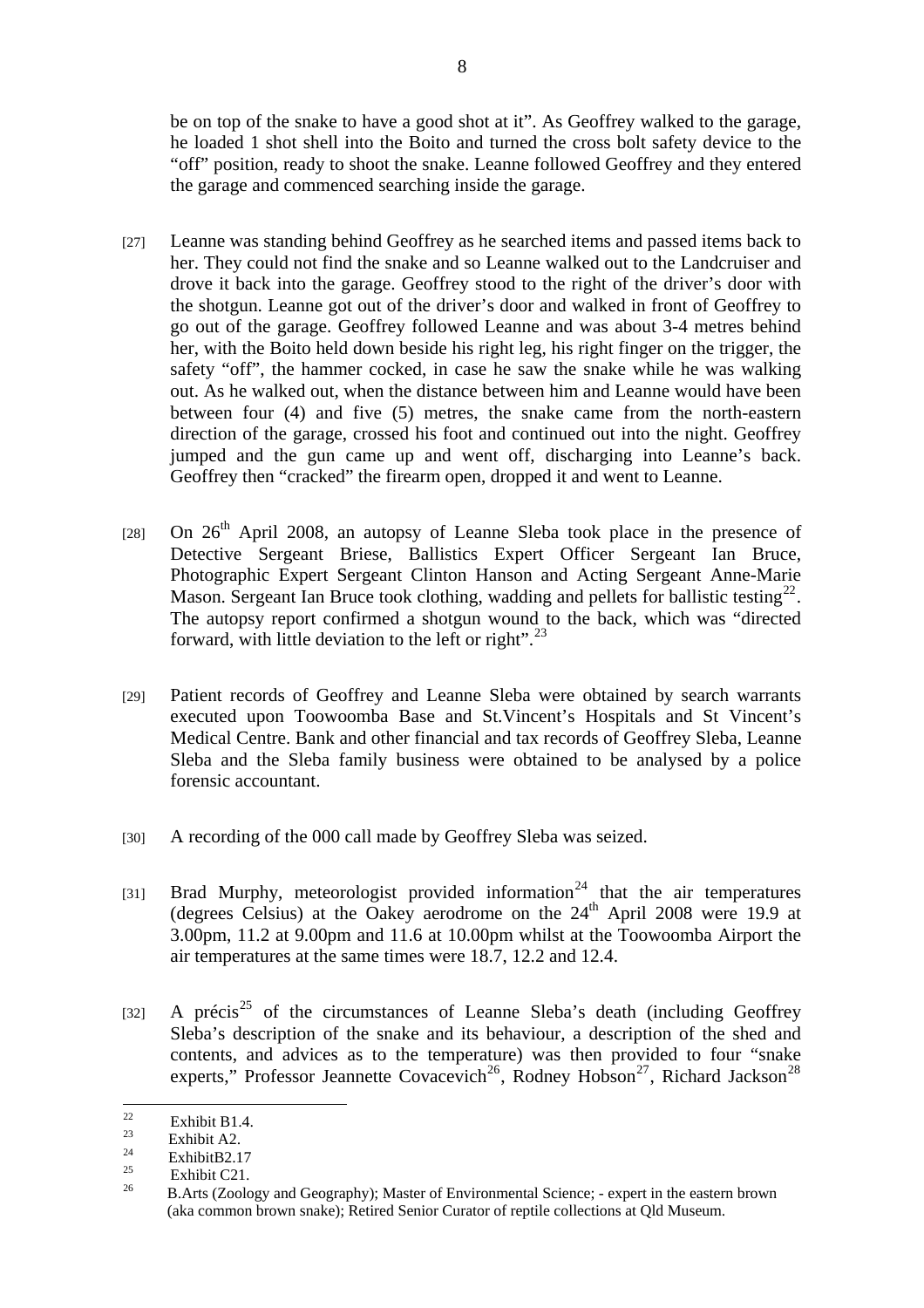<span id="page-8-0"></span>and Professor Richard Shine.<sup>[29](#page-8-0)</sup> They were each asked to consider whether it was likely/unlikely/impossible that an eastern brown snake would act in the way described, given the time of year, time of day/night, temperature, and the behaviour of Leanne and Geoffrey Sleba. They were also asked to consider whether it was likely/unlikely/impossible that any snake that may be located in the area would act in the way described by Geoffrey Sleba under the same circumstances. Each of the "experts" provided statements in response.<sup>[30](#page-8-0)</sup> Unfortunately, the précis incorrectly stated that the recorded air temperatures were between 7 and 10 degrees Celsius between 9.00pm and 10.30pm.

- [33] In Professor Jeannette Covacevich's statement, she opined that while grain in the shed would attract mice and therefore snakes, it would be extremely unlikely, but not impossible, for any snake to be active or to leave a wood pile in those temperatures unless specifically disturbed (and even then, it would be unable to move quickly).
- [34] Mr. Rodney Hobson opined that while the grain and house mice would provide an attractive environment for a foraging snake, there would be no snake that would have been voluntarily active within a temperature range of 10-12 degrees Celsius unless it had been disturbed by Leanne and Geoffrey without their knowledge and retreated to another location (but even then its reactions would have been very sluggish).
- [35] Mr. Richard Jackson opined that; snakes are only active at night at temperatures over 20 degrees Celsius and it would be unlikely that a snake would be entering the shed. Even if one did, the probability is low that it would crawl across someone's foot; and would only do so if the person was so still that the snake was unaware of their presence; but even then, a snake would only act in that way if it was already active. Such activity would not be likely, he said, but he could not rule it out.
- [36] Professor Richard Shine's opinion was that it was unlikely, but not impossible, that a snake would act in the way suggested by Geoffrey Sleba given the conditions.
- [37] After receipt of the snake experts' statements, Geoffrey Sleba was again interviewed on 6 November 2008 by Detective Sergeant David Briese and Detective Sergeant Mark Andrews in the presence of Tom Sullivan. In answer to questions about the snake, Geoffrey Sleba said that on the first sighting he didn't see its head, only the middle of its body and only for a few seconds. On the second sighting, from the direction of the wood pile (although he didn't see it actually come out of the woodpile) he saw the front part of its body rather than its entire length and he estimated its size between 5 and 6 feet. Geoffrey said that its head went over his boot and he then only saw the middle part of it as he was startled at that stage. Whilst he said that snakes are quite common on the Sleba farm and there had been a

<sup>27</sup> Associate Diploma (Wilderness Reserves and Wildlife); Ranger, Qld Parks & Wildlife.<br>Assistant Curator at Australia Zoo.

 $\frac{29}{30}$  Scientist.

Exhibits B2.2:2.13:2.14:2.24.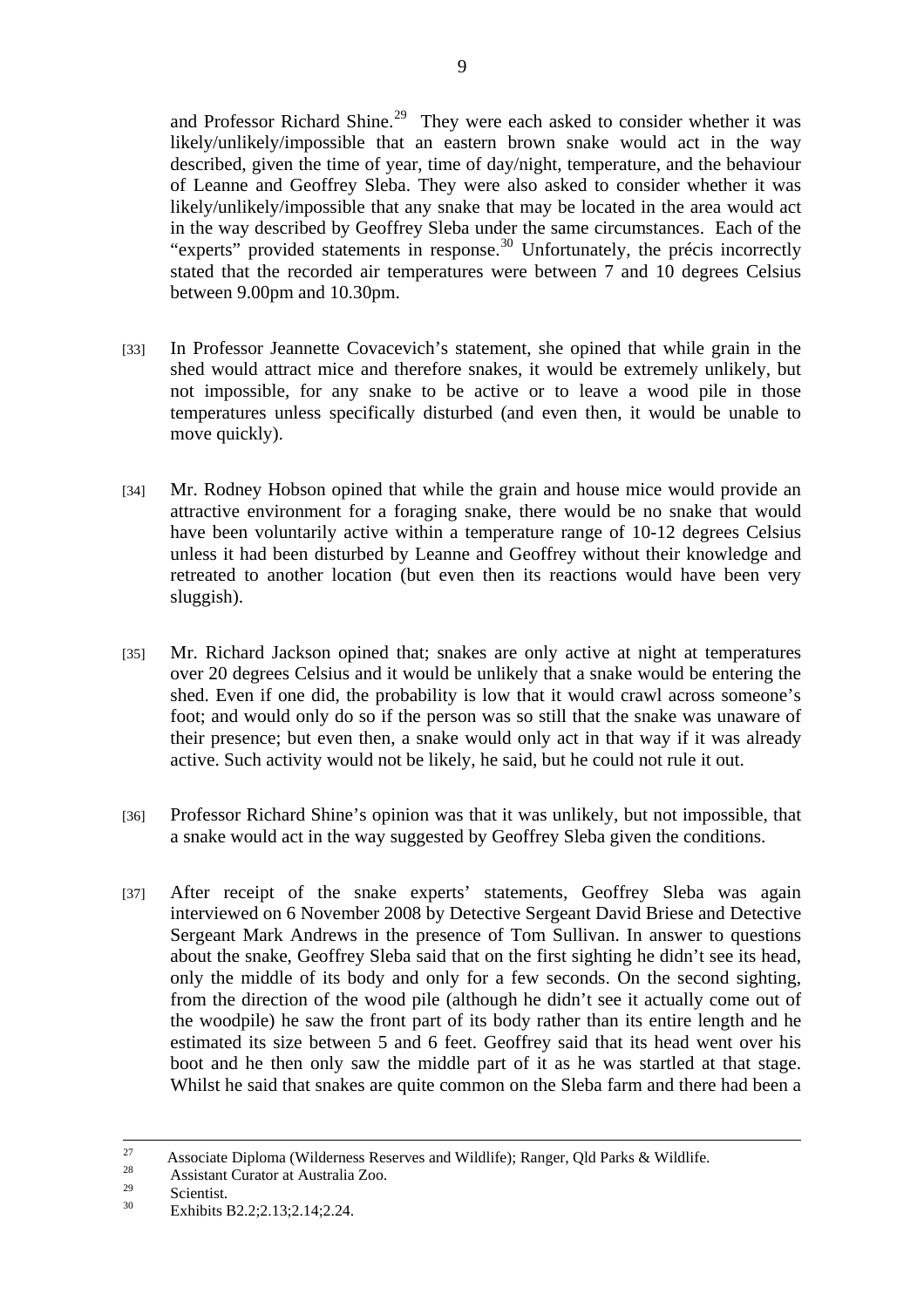<span id="page-9-0"></span>lot of snakes around that year (2008), Geoffrey couldn't say whether it was a King Brown or an Eastern Brown snake.

10

- [38] In relation to his choice of the Boito gun, Geoffrey Sleba said he took it because he thought it would give him a greater chance of hitting the snake, if it was either moving fast or he couldn't get close enough to it. In relation to safety issues, Geoffrey said that he had previously used the .410 to shoot a snake on concrete and on the ramp outside the house and was aware that shot can ricochet back upwards if shot into concrete, but his reasoning was that he didn't expect to find himself standing on top of the snake if he came to fire.
- [39] In relation to financial arrangements, Geoffrey Sleba said that he knew Leanne had a Westpac account in her own name, in which was deposited \$20000.00 because he had told her to deposit it there. He told police that he was also aware that Leanne was looking for work.
- [40] In relation to his involvement with Maryanne Eecen, Geoffrey Sleba told police that he rang her once or twice about a couple of things and he was on the committee doing things for Cystic Fibrosis and St. Vincent's hospital.
- [41] Geoffrey Sleba was also asked whether he and Leanne had been watching any TV series on a weekly basis. Geoffrey offered that they had been watching "Underbelly" but couldn't remember the particular episode at the time of Leanne's death and hadn't purchased the DVD himself.
- [42] Further testing of the Boito shotgun by Sergeant Ian Bruce<sup>[31](#page-9-0)</sup> confirmed that it did not display any tendency to discharge without operation of the trigger at a pressure of 2.6 kilograms. (The minimum trigger pressure considered to be acceptable for general usage firearms is 1.1 kilograms). He confirmed that both safety mechanisms were operational and functioned correctly. Following examination of the exhibit wads taken at the autopsy, the wad removed from the shotgun shot shell, physical and chemical examination of Leanne's jumper, infrared photography (which did not reveal any visible firearm discharge residue patterns on the exhibit purple jumper) and test firing of the shotgun, Sergeant Bruce formed the opinion that the distance between the shotgun and Leanne when the shotgun discharged was between one and 100 centimetres.
- [43] Mr. Graham Lippert, a registered accredited firearms safety instructor, and firearms security officer was engaged to comment on the use of a Boito shotgun under the circumstances. He questioned its use on concrete, given the chance of ricochet and would warn against it, given that from close range the effect of a shotgun projectile would be dangerous to anyone in the near vicinity, including the shooter, depending on the angle from which the shot was fired. Mr. Lippert's opinion was that the .410 shotgun which Geoffrey also owned and kept in the same laundry cupboard would have been less dangerous (due to the smaller charge and the smaller amount of shot being fired onto concrete) but would still be capable of killing a snake. His opinions

 $31$ Exhibits B1.4 and B1.5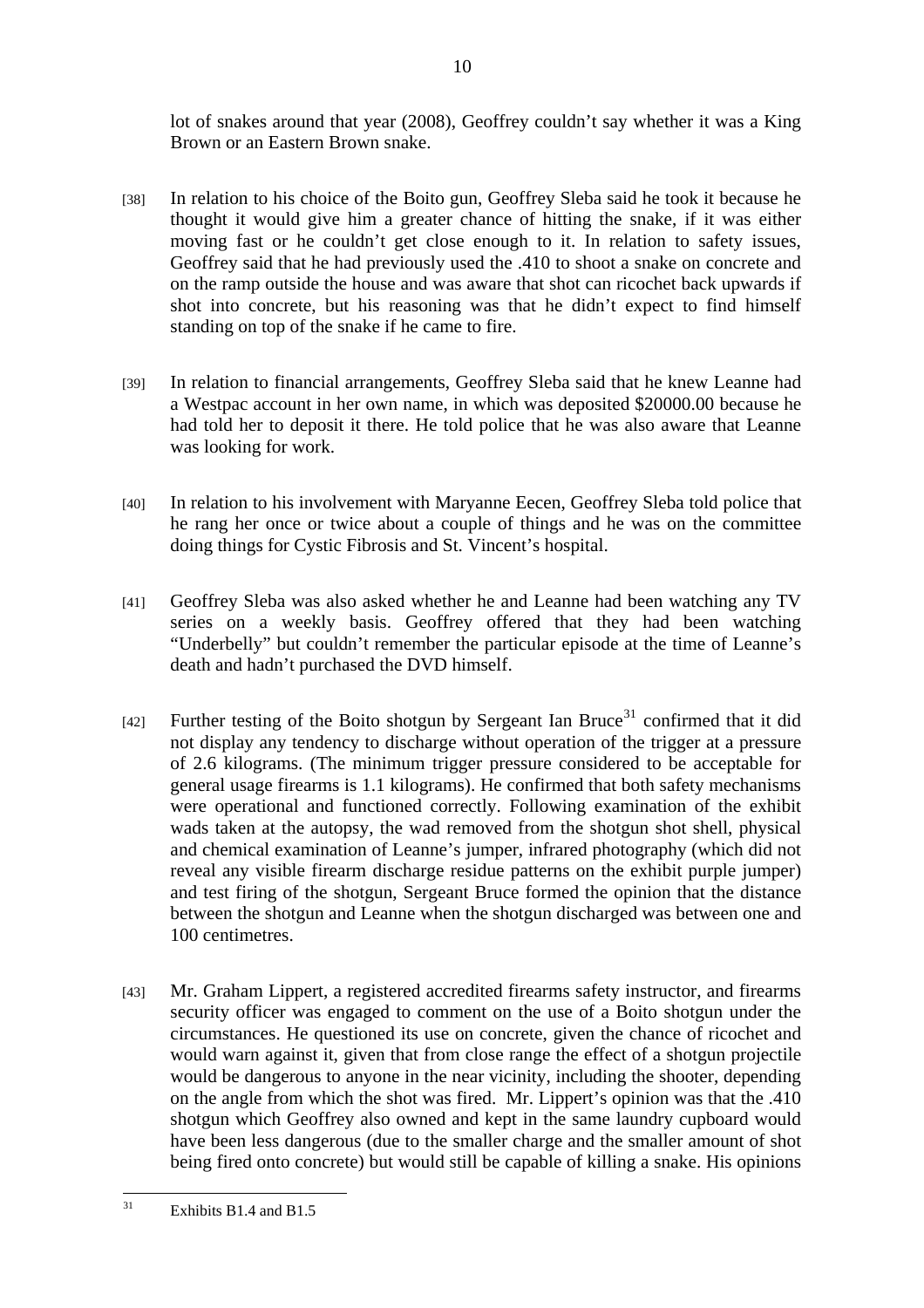<span id="page-10-0"></span>he said, were dependent on the situation, including Geoffrey's thinking at the time, his experience with firearms and his experience shooting snakes. (Geoffrey indicated to police in his record of interview on 6/11/08 that he had no firearm training and used a gun 12-20 times a year, mainly for snakes).

- [44] An examination of telephone records for, and the actual phone of, Geoffrey Sleba, and phone numbers called from his phone and the home phone revealed no inconsistencies in Geoffrey's versions or any other suspicious phone calls made or received by Geoffrey or Leanne Sleba, either leading up to the incident or after the incident.
- [45] The police report indicated that despite Leanne moving out of the family home for one week approximately one year prior to her death, and disagreeing with Geoffrey over his long working hours and his health issues, there was no indication from any family members or others of any other or significant difficulties in their relationship. Mervyn Sleba, Geoffrey's uncle, described Geoffrey and Leanne's relationship as 'a happily married couple.'[32](#page-10-0) Kevina Sleba described the marriage of Geoffrey and Leanne as "being very normal…they support each other really well."<sup>[33](#page-10-0)</sup> Geoffrey's mother Maria described the relationship as "good" although they had the odd argument about Geoffrey working long hours (but she "was not aware of any concerns they had with each other….. they were a happy and united young family).<sup>[34](#page-10-0)</sup>" Geoffrey's brother Mark described Geoffrey's relationship as "healthy".<sup>[35](#page-10-0)</sup> Mark's partner, Alexandra White, described the relationship as "a great team".<sup>[36](#page-10-0)</sup> Geoffrey's cousin Geraldine described Geoffrey and Leanne as a loving couple, devoted to their children<sup>[37](#page-10-0)</sup>. Geoffrey's father described Geoffrey and Leanne as a "happy couple".<sup>[38](#page-10-0)</sup>
- [46] Enquiries of all hospitals within the area and the QPS computer system indicated no past violence or presentation of either Leanne or Geoffrey for any reason that would suggest any history of domestic violence.
- [47] The examination of the computer hard-drives seized by police showed no evidence to prove or disprove Geoffrey Sleba's version of events the night Leanne died.

## **The inquest**

[48] The inquest was informed by the police investigation, which has been variously described throughout the inquest as "thorough" and "leaving no stone unturned". I agree with those assessments.

 $\overline{a}$ 

<sup>32</sup> Exhibit B2.23

<sup>33</sup> Exhibit B2.28

<sup>&</sup>lt;sup>34</sup> Exhibit B2.30

<sup>&</sup>lt;sup>35</sup> Exhibit B2.31

 $\frac{36}{37}$  Exhibit B2.34

 $\frac{37}{38}$  Paragraph 6.

Exhibit B2.33.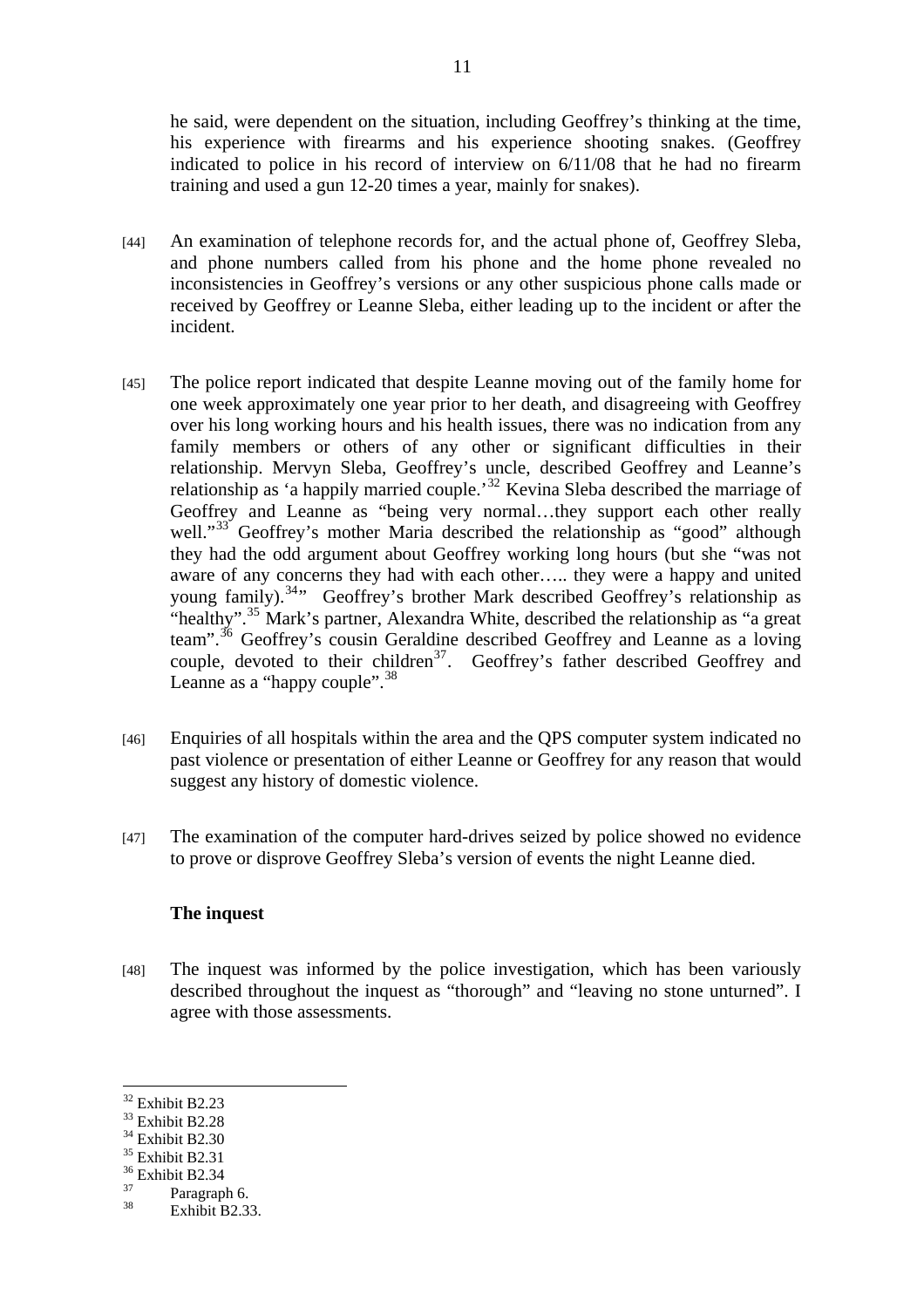## <span id="page-11-0"></span>**Excusal of Geoffrey Sleba from giving evidence**

[49] Before the commencement of the inquest, I received a report from Geoffrey Sleba's psychiatrist Dr. Andrea Boris-Lavack dated  $26<sup>th</sup>$  April  $2011<sup>39</sup>$  $2011<sup>39</sup>$  $2011<sup>39</sup>$  It stated that Geoffrey Sleba was referred to Dr Boris-Lavack prior to 5 March 2010 and initially diagnosed with a brief psychotic disorder, with a differential diagnosis of delusional disorder and/or psychotic depression. This worsened, requiring a hospital admission between 13th and 23rd April 2011 and an increase in his medication from 100mg to 200mg Seroquel XR at night. He also developed an episode of chest pain with acute ECG changes, without evidence of heart attack.

12

- [50] Dr Boris-Lavack's strongly stated opinion was that Geoffrey Sleba was unlikely to withstand the stress of attending court, recall the event of his wife's death, think and act rationally, follow arguments or court proceedings, give coherent testimony or instruct counsel effectively.
- [51] Additionally, in Dr. Boris-Lavack's view, Geoffrey Sleba's acute psychotic disorder could lead to a worsening of his systematised paranoid delusions, with marked agitation, hostility and possibly aggression. In Dr. Boris-Lavack's view, none of those outcomes could be reduced by making provision for special witness facilities, closing the court or allowing Geoffrey Sleba to have a support person present.
- [52] As a result, despite having decided to hold an inquest in order, amongst other things, to hear directly from Geoffrey Sleba, the only witness to Leanne's death, a decision was reluctantly made that, because of his psychiatric conditions, he be excused from giving evidence at the inquest.
- [53] The following witnesses were examined at the inquest:-
	- (a) Sergeant David Barry Briese;
	- (b) Sergeant Ian Stewart Bruce;
	- (c) Judith Eagle;
	- (d) Jeanette Covacevich (by telephone);
	- (e) Rodney Hobson;
	- (f) Richard Jackson; and
	- (g) Graeme Arthur Lippert.

## **The evidence**

[54] I have already set out some of the evidence contained in witness statements and exhibits. I do not consider it necessary to repeat that or refer to all of the remaining

 $\overline{a}$ <sup>39</sup> Exhibit C<sub>20</sub>.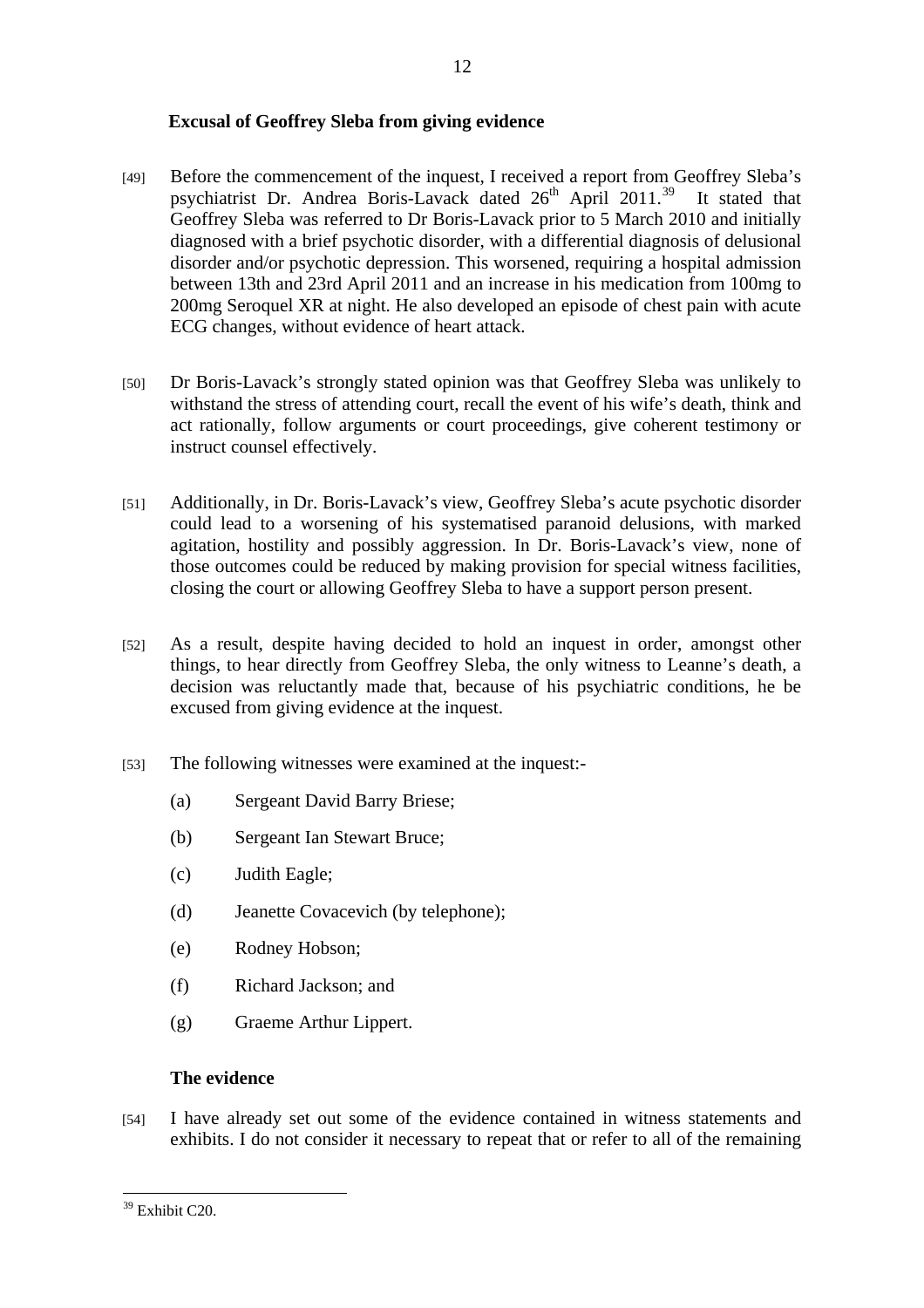<span id="page-12-0"></span>evidence, including oral evidence taken at the inquest. I will, however, comment on what I consider to be the more important parts of the evidence.

## The 000 call

[55] It is not disputed that in the 000 call made by Geoffrey Sleba immediately after the shooting, he reported for the first time that Leanne was shot while chasing a snake. He sounded distressed, desperate and hysterical as he was when 000 called him back.

# Photographs

[56] They show, amongst other things, obvious evidence of a search having been conducted in the inside of the shed.

# Geoffrey Sleba's demeanour

[57] Statements of Geraldine, Madonna and Rodney Sleba all confirm that Geoffrey Sleba was crying and distraught when he was either speaking on the phone to 000 or to his father and when they arrived at the scene. Police officers who attended also observed him to be crying when holding/lying/kneeling over Leanne<sup>[40](#page-12-0)</sup>.

# Geoffrey Sleba's versions of events

[58] The version of events Geoffrey Sleba gave to 000 was substantially the same version he gave to witnesses at the scene (including his father, Leanne's mother, the ambulance officer Andrew Simmons,<sup>[41](#page-12-0)</sup> and the intensive care paramedic Kirsi Andersen<sup>[42](#page-12-0)</sup>), to police in the field tape interview at the scene at 10.20 pm on  $24<sup>th</sup>$ April 2008 and in further interviews with police on  $25<sup>th</sup>$  April 2008 at 1.53am and  $6<sup>th</sup>$  November 2008 at 9.48am.

# "The distance" from which Leanne was shot

- [59] Geoffrey Sleba told Andrew Simmon, one of the ambulance officers at the scene, that Leanne was "right there next to me.." when she was shot. $43 \text{ In the field tape}$  $43 \text{ In the field tape}$ interview at the scene he told Briese that he followed Leanne "pretty close" when she walked out of the garage. In the interview on  $25<sup>th</sup>$  April 2008, however, he said he was approximately 4-5 metres behind Leanne when the gun discharged.
- [60] Sergeant Ian Bruce's evidence is that the testing to determine "the distance' was undertaken at the Belmont rifle range using a recognised method which involved testing for 'petal slap' at contact, 50cm, 100 cm and up to 3 metres with each distance being tested 3 times to ensure accuracy. Despite rigorous crossexamination suggesting that because this method does not include mathematical calculations it was possible that the distance was as much as 4-5 metres, Sergeant Bruce responded by not only steadfastly maintaining that the distance range was

<sup>40</sup> 40 Statements of Mark Sleba, Rodney Sleba, Geraldine Sleba, Madonna Sleba, Sergeant Briese, Senior Constable Scott Bronkhurst, Constable David Alexander Hall, Plain clothes Senior Constable Andrew Lowe, Senior Constable Mark Penberthy, Senior Constable Shane Reid.<br>
Exhibit B2.25 paragraphs 10 -15.<br>  $\frac{42}{5}$ 

 $\frac{42}{43}$  Exhibit B2.1 paragraph 4.

Paragraphs 10-15 of Statement of Andrew Simmons.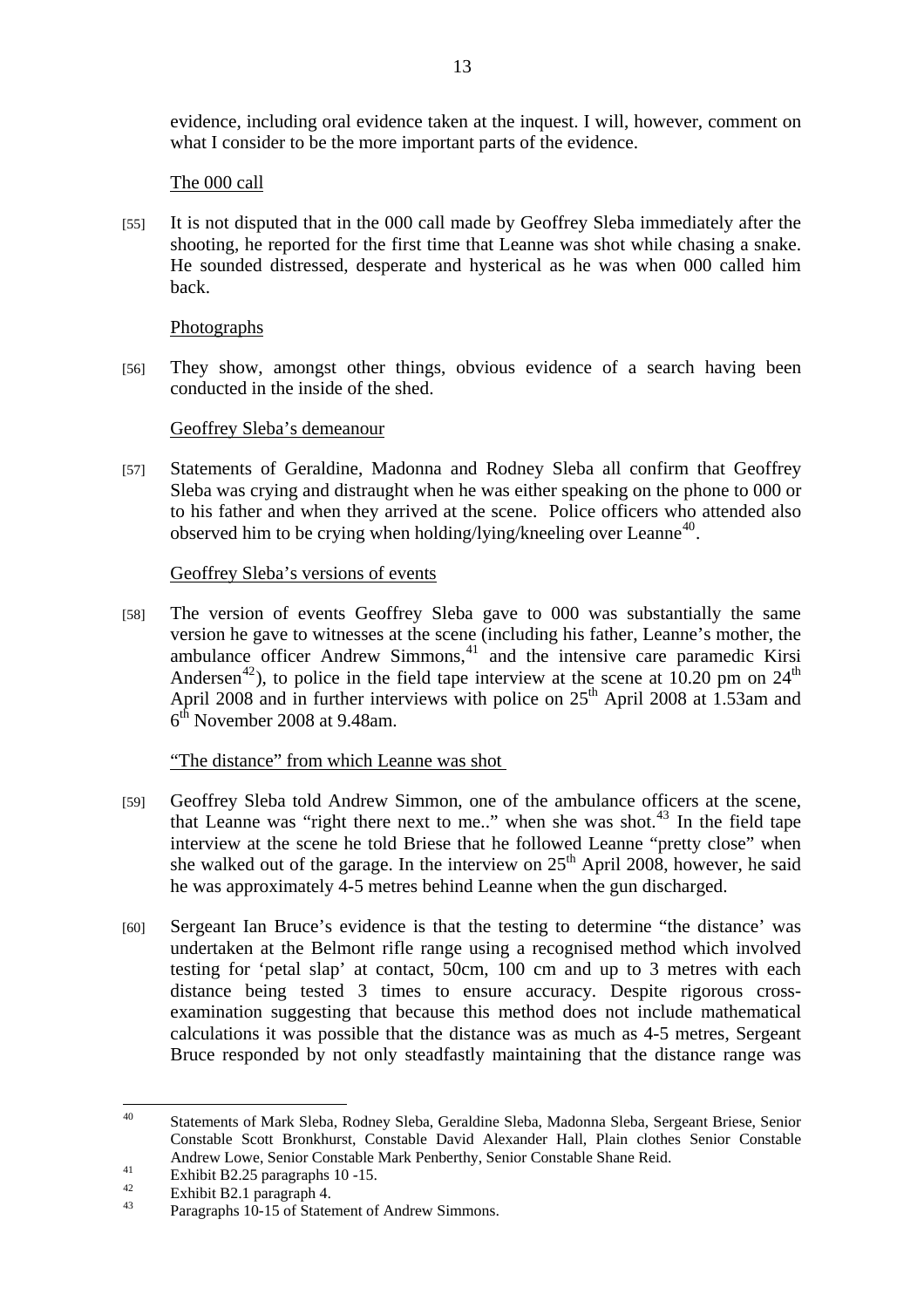between 1 and 100 centimetres but by specifically indicating a distance of 45-50 centimetres.

#### Snake activity

[61] Whilst Rodney Sleba said that snakes are common, regularly seen and active in March/April; and Mark Sleba stated that snakes are common around the houses and shed in April, before wintertime, the experts, disagreed about such snake activity under the circumstances which existed at the time of Leanne's death.

#### "Snake Experts"

- [62] In her oral evidence, Professor Covacevich stated that whether or not it was a common/eastern brown, or a brown tree snake, no snake would be active at that time and at 7-10 degrees Celsius. Even at 12 degrees Celsius, such activity was "extremely unlikely" but possible, if the snake was an eastern brown, and less unlikely if the snake was a brown tree snake. Even though snakes regulate their body temperature by moving from cooler to warmer, and Professor Covacevich considered it reasonable to suggest that a concrete shed floor would be a warmer place than somewhere outside, she still considered it unlikely movement for an eastern brown snake and only more likely for a brown tree snake if the latter was disturbed in some way. Noise of its own, she said would not have much impact, and whilst she conceded that the vibrations of a car might make a snake react, it would depend, in her view, on the distance between the snake and the car.
- [63] Under cross-examination, Professor Covacevich said that no expert would have ever seen an eastern brown snake active at that time of night. It was possible, however that a brown tree snake, acting differently from the rest of the species would come out at night but only if there was an extreme disturbance. At the suggestion, under cross-examination that the snake might have been disturbed by a dog before it went into the shed (in relation to which there is no such evidence) Professor Covacevich replied "that dog would be a dead dog" and reiterated, in relation to suggestions of eastern brown snake activity at 12-13 degrees, "It is possible, but very very unlikely" – "extremely, extremely, extremely unlikely". When two possible scenarios were put to Professor Covacevich (that the snake may have been under one of the fridges or in the chassis of the car) she agreed that snake activity was possible under those scenarios if the shed was significantly warmer and; in the case of the fridge scenario, the snake had been under the fridge for some time ("45 minutes would help"); and in the case of the chassis scenario, the engine of the car had retained some warmth. There is no evidence, however, of temperatures within the shed at any time or temperatures of the car engine.
- [64] In his oral evidence, Rodney Hobson agreed that, to have been active, the snake would have to have been disturbed, particularly in moving from outside (where it would have been sheltering) to inside. Even then, an eastern brown would be very sluggish. Even if it was a spotted black snake or a brown tree snake, which come out a lot more at night,, they would be moving from one place to another only if threatened and the noise of a motor vehicle is unlikely to cause the active disturbance required.
- [65] Mr. Hobson agreed with a scenario that if the snake had sought shelter under a fridge, it would have warmed up quite a bit and been quite active such that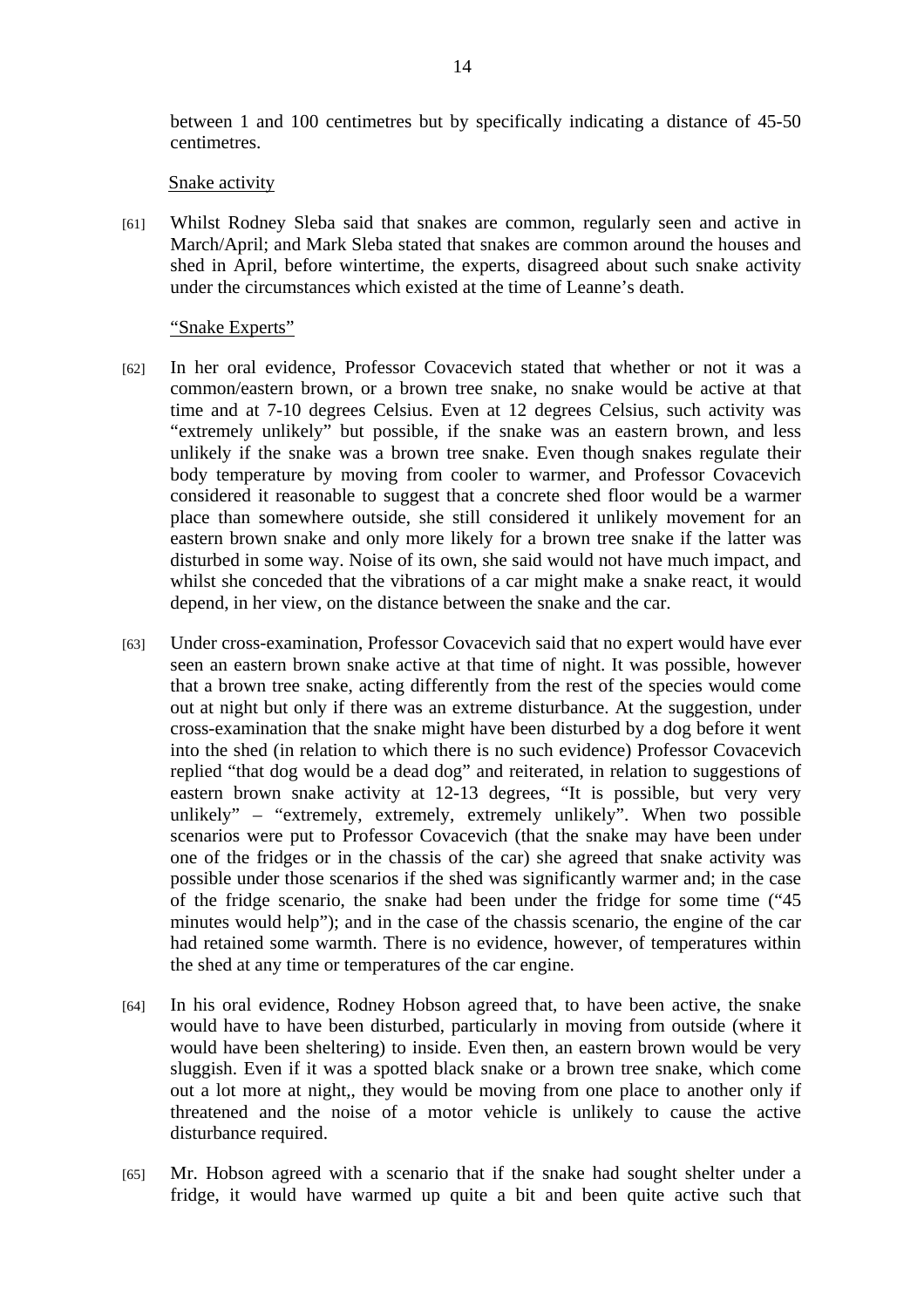searching, by moving things about, in its general vicinity would have disturbed it. He disagreed that the activity of the car would have disturbed the snake, but he said it might have gone up into the car and curled up to get warm; and once there, it is highly likely that it could have been disturbed when the car was driven out. He also agreed that, if within the hour between the first search and the second, the snake had been in a fairly warm place (e.g. under a fridge) it would move quite quickly and over people's feet but he qualified that response by saying that it would only do so if it felt threatened.

- [66] In relation to the fridge/freezer scenario Mr. Hobson said that in order for the snake to flee from under it, the freezer would have to have been moved (and there is no evidence of that) and of the two scenarios, the most likely scenario is that of the snake going up into the chassis of the car.
- [67] In his oral evidence, Richard Jackson stated that you wouldn't expect any snake to be active at below 20 degrees and more unlikely to see an eastern brown active at that temperature unless it was disturbed close to a heat source. (The wood pile, from the direction of which Geoffrey Sleba said the snake came to crawl over his boot is not near the freezer or fridges or any heat source). In his view, however, if a snake had found a heat source, such as the fridge or freezer, it would have curled up and even if you disturbed it somewhere warm like that, it would have been likely to go up into the fridge or freezer rather than out from there. In his opinion, a snake would only come out from under the fridge if the fridge itself had been moved. If the snake was in the south-east corner where Geoffrey said he and Leanne were moving stuff around, it would have been losing temperature there and would have been very sluggish, if it was moving at all. Mr. Jackson said that the banging of stuff when moving stuff around would not, on its own, disturb a snake and if it had found a warm spot, and warmed up very quickly, whilst less sluggish if it did move, would be reluctant to move from such a spot. Mr. Jackson couldn't rule out that the snake was sitting up in the car engine and was disturbed when the car was moved out.
- [68] Mr. Jackson opined, however, that brown snakes would steer away from something big and moving e.g. Geoffrey Sleba. Usually they would go around things and Mr. Jackson considered it unlikely (although he could not rule it out) that a snake would come out and over someone's foot but it is possible if the person was standing still. (The evidence is that Geoffrey Sleba was not only moving at the time, but jumped when he saw the snake). In relation to its movements thereafter, Mr. Jackson's opinion was that you would expect it to be sluggish.

## Sergeant David Briese

[69] Sergeant Briese confirmed that no requests were made of Geoffrey Sleba by any police officer to produce the shovel that Geoffrey said he had taken from the ute the first time he went to look for the snake. No photos were taken of the shovel, no – one looked for the shovel and no questions were asked of Geoffrey as to why he abandoned the shovel in favour of the firearm. Sergeant Briese also confirmed that no-one looked or was directed to look, for the snake. Whilst Sergeant Briese considered it significant that the boito shotgun was "cracked" when police arrived at the scene, he conceded that in normal circumstances, "cracking" the gun is a safety mechanism.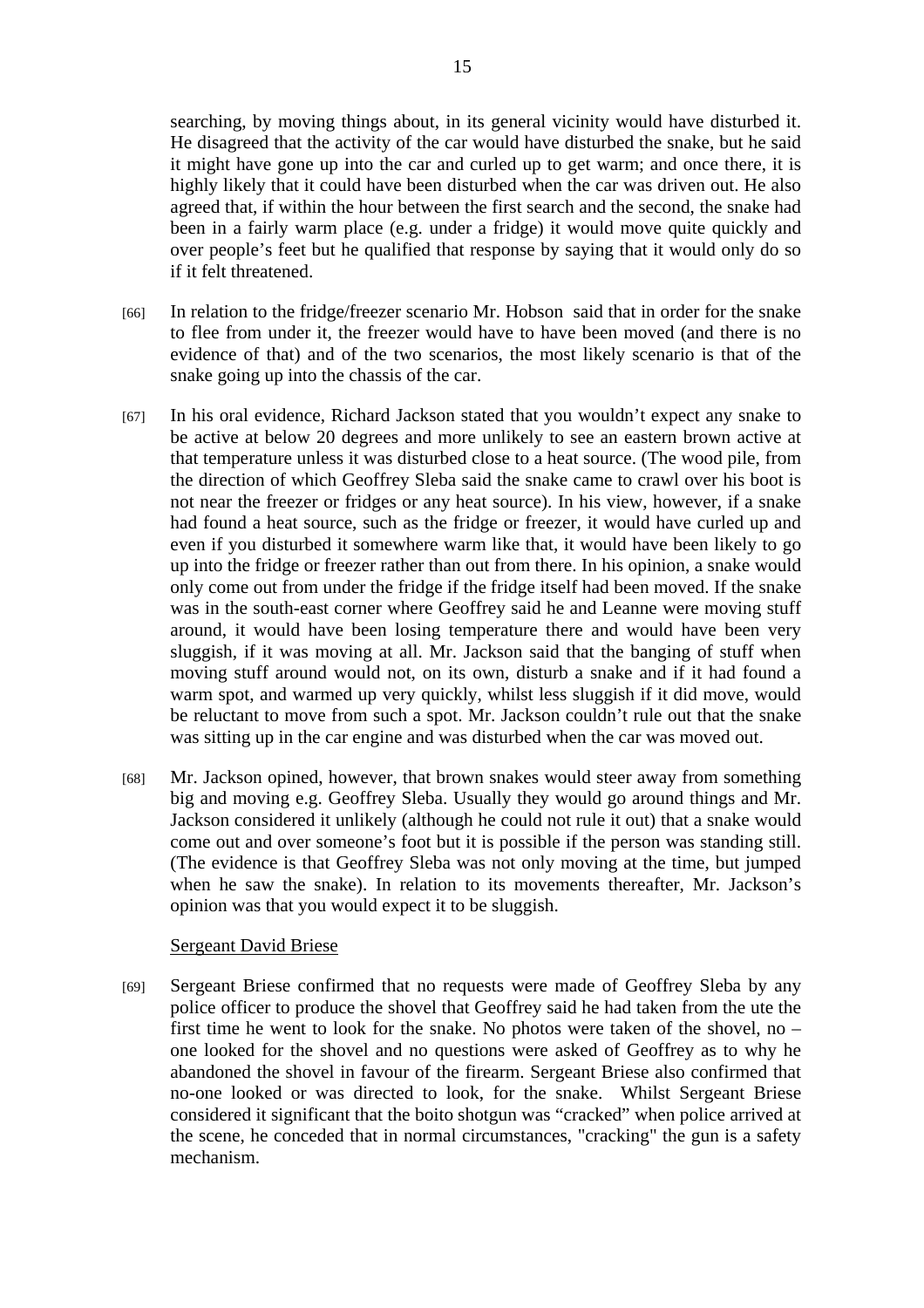- <span id="page-15-0"></span>[70] Sgt Briese confirmed that the police investigation revealed no suspicious telephone calls detected from a search of the telephone records; no financial benefit to Geoffrey Sleba by Leanne's death; no history of domestic violence and no history of significant relationship issues between Geoffrey and Leanne.
- [71] He did, however, consider that the "Underbelly" episode was relevant because it involved only two persons in a situation where one killed the other who was no longer alive to say what had really happened. When cross-examined about this evidence he said "I am seriously saying that the Underbelly episode was the seed for the murder" (that is, the shooting of Leanne Sleba by Geoffrey Sleba). Sergeant Briese maintained this view under cross-examination despite his evidence, in response to questioning, that the analysis of the computers, medical records and financial records revealed no evidence of motive for the "murder" and there was no evidence of any history of DV or substantial difficulties in the relationship between Geoffrey and Leanne, and no other evidence of any motive for the shooting.

# Safety issues surrounding use of the Boito shotgun

# Sergeant Ian Bruce

- [72] Sergeant Bruce's evidence was that handling any firearm that is loaded and cocked can be an unsafe practice especially if people are moving forward of the firearm. In his experience, no one at training is allowed to go forward of any firearm. In relation to Geoffrey Sleba's act in cracking the gun open, Sergeant Bruce said this was safe practice, almost instinctive and a habit which someone who regularly shoots would form.
- [73] Under cross-examination, he stated that the Boito shotgun had no tendency to accidental discharge, but he was aware that the phenomenon of unintentional discharge has been recorded in the literature. In the case of the Boito shotgun, his testing of it indicated that the trigger would have to be pulled.

# Graham Lippert

- [74] Mr. Lippert remained of the view under examination that because the Boito can produce 3 times more shot and is a heavier and more powerful gun than the .410, the .410 (known as a 'lady's gun' and a gun for farmers) would have been a better choice for Geoffrey Sleba than the Boito, and would have still been capable of killing a snake. Mr. Lippert stated that the way in which Geoffrey Sleba was carrying the gun "was a recipe for disaster' and you would only carry a firearm like that if you were ready to fire. When shown the photos of the garage,  $44$  Sergeant Bruce stated you definitely wouldn't use a 12 gauge shotgun or any shotgun in that area. If you were not ready to fire, the gun should be broken so that the round can be removed and this is a safety practice that gun owners would adopt as a habit.
- [75] Mr Lippert was firm that at a distance of one metre, there is no difference between the two firearms because there would be no chance for any spread of ammunition. Under cross-examination, he was not successfully challenged about his evidence that whether or not either of the two possible weapons was choked or unchoked, the consequences of firing either would not be much different if you were close to the

 $\overline{a}$  $44$  Photo No. 92.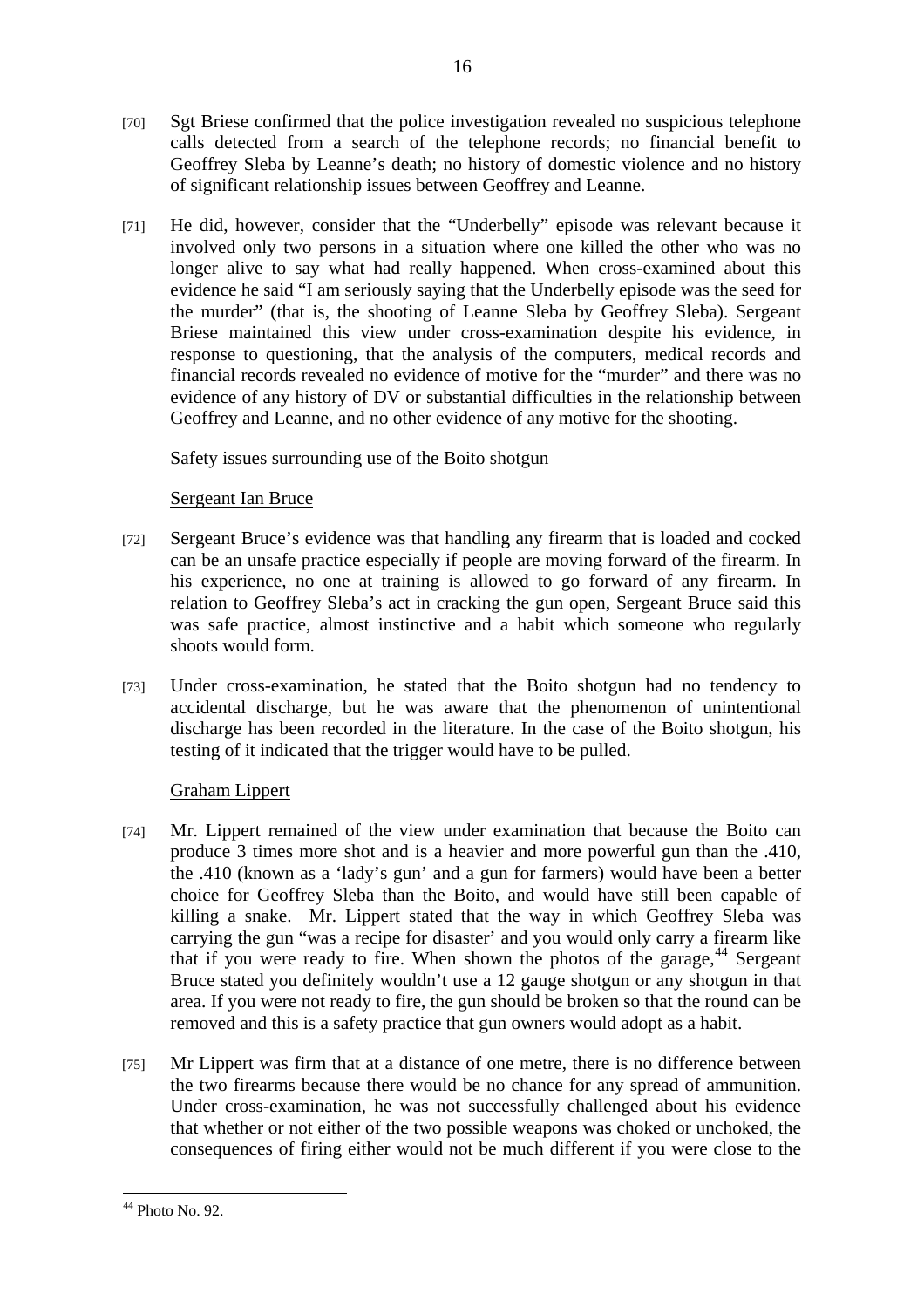<span id="page-16-0"></span>target. Despite a concession that if the shotgun was unchoked it may spread wider than a fully choked .410 over a distance, he said that both weapons were dangerous weapons. He would not concede that, as stated by Geoffrey Sleba to police, the third firearm in Geoffrey's possession, a No.6 doesn't spread as wide as the .410 ammunition. His evidence was that if they both had a full choke, they would have the same spread. He conceded that there is a possibility that Geoffrey was thinking otherwise, but that it was wrong to think that the spread of the shot of the Boito was wider than that of the other two guns in his possession. He said that if Geoffrey had used both the Boito and .410 over a period of time, he should have known that they had the same spread over shorter distances.

## **Conclusions**

- [76] In light of the exhaustive police investigation, confirmed by the examination of Sergeant David Briese, in which information gathered in connection with the personal and financial relationships between Geoff and Leanne showed no evidence as to a motive for murder, and Geoff Sleba provided substantially consistent versions of events (corroborated to some small extent by his son Rodney) I make no referral to the Director of Public Prosecutions in relation to such a charge.
- [77] There is evidence, however, critical of Geoffrey's Sleba's choice and handling of the Boito firearm in the circumstances existing at the time,  $45$  such as to give rise to a consideration of S.289 of the Criminal Code Act 1899 (QLD) which provides:

# *"Duty of persons in charge of dangerous things*

*It is the duty of every person who has in the person's charge or under the person's control anything, whether living or inanimate, and whether moving or stationary, of such a nature that, in the absence of care or precaution in its use or management, the life, safety, or health, of any person may be endangered, to use reasonable care and take reasonable precautions to avoid such danger, and the person is held to have caused any consequences which result to the life or health of any person by reason of any omission to perform that duty."* 

[78] In R v. BBD<sup>[46](#page-16-0)</sup> Jerrard J referred to the high standard of negligence necessary to constitute criminal negligence and considered that it would have been appropriate to repeat to the jury the description of criminal negligence in R. v. Bateman<sup>[47](#page-16-0)</sup> as negligence showing "such disregard for the life and safety of others as to amount to a crime against the State and conduct deserving punishment". In his view, that accorded with the judgement of Thomas J. in R. v. Hodgetts  $\&$  Jackson<sup>[48](#page-16-0)</sup> where the latter wrote that a defendant could not be found criminally negligent unless at least some serious harm was reasonably foreseeable by the defendant. In the case of R v. BBD, Jerrard J said that to prove criminal negligence the prosecution had to show that the defendant disregarded such an obvious risk of injury to the victims that, beyond reasonable doubt, she breached a duty of care to a degree amounting to a crime and deserving punishment.

 $\overline{a}$ <sup>45</sup> Exhibit B1.4 Statement of Sergeant Ian Bruce; and Exhibit B2.16 Statement of Graham Lippert.

<sup>46 (2007) 1</sup> Qd R 478

 $47(1925)$  19 Cr. App. R. 8

 $48(1990)$  1 Qd.R  $\overline{456}$  at 463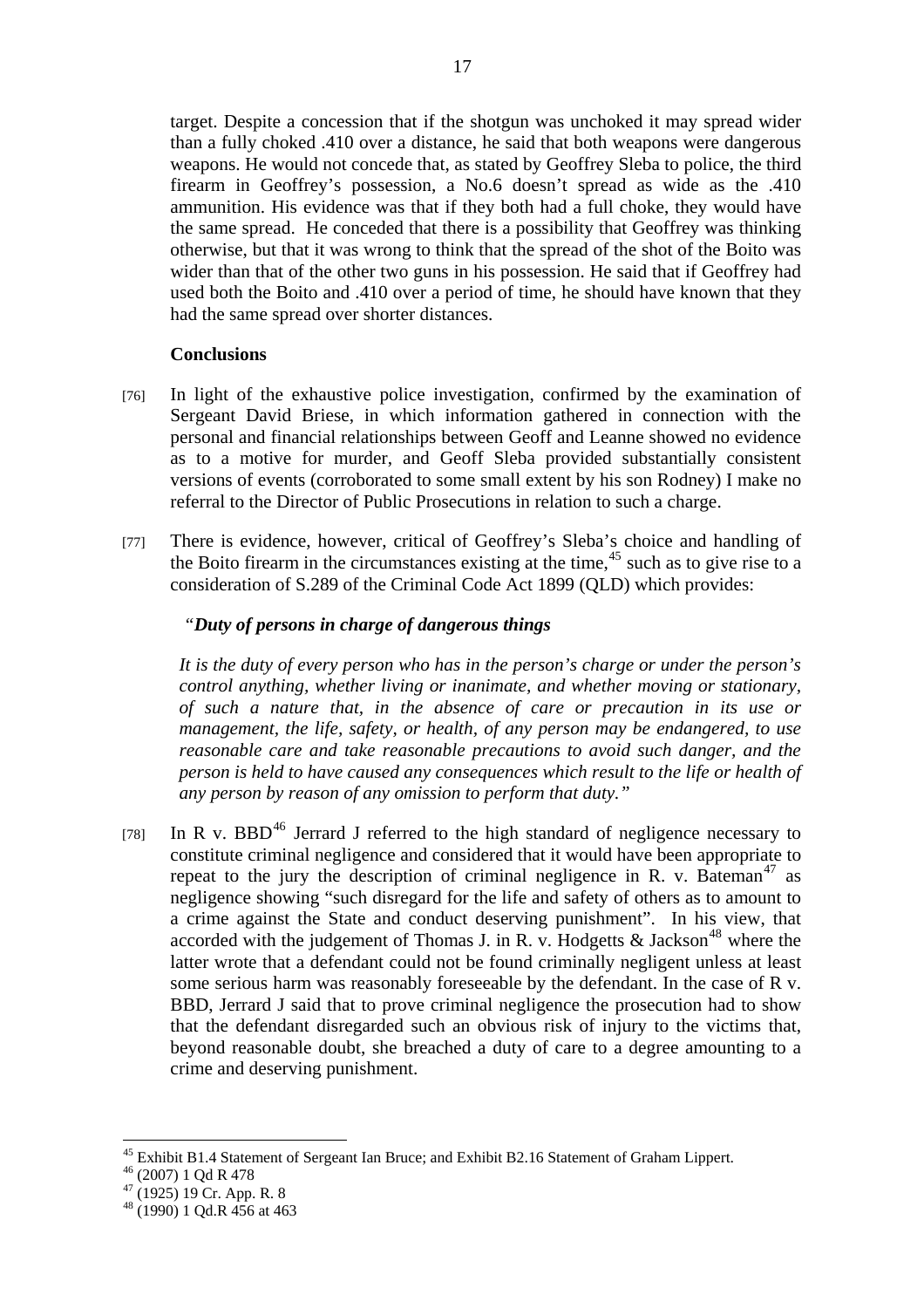- [79] The evidence, in my view, falls short of establishing such a breach of a duty of care, if I can be satisfied that events occurred as suggested by Geoffrey Sleba. There is no evidence critical of the use of a firearm to kill a snake. Mr. Lippert's criticisms of Geoffrey Sleba having the safety off, the hammer cocked and his finger on the trigger in such a confined space with Leanne walking in front of him, was subject to what Geoffrey Sleba was thinking at the time and any training and experience he had with firearms. (Geoffrey Sleba's statement to police was that he used a firearm 12-20 times a year, mostly for snakes; and that he had no firearms training. It is not known what firearm he did use on the 12-20 occasions stated). Whilst Mr. Lippert's evidence was that if Geoff Sleba had used both the .410 and the Boito over a period of time, he should have known that he would have the same chance of killing the snake with either gun, Geoffrey's Sleba's statement to police that he was firmly of the view that the Boito had a greater spread than either the .410 or the No.6 was unable to be tested. In relation to Sergeant Bruce's evidence that you would only hold a firearm in the way Geoffrey Sleba did if you were ready to fire, Geoffrey's statement to police that he held the firearm as he did because of his fear that the snake might still be around, was also unable to be tested.
- [80] Although "accident" has been raised: given:
	- (a) the evidence of the snake experts of the unlikelihood or a low probability that a snake would act in the way suggested by Geoffrey Sleba;
	- (b) the lack of an opportunity to forensically examine Geoffrey Sleba in relation to a number of issues, including the discrepancies between;
		- (i) his statement to police and the statements of Kylee Hampshire and Trina Hayes in relation to his knowledge of the \$20000.00 in Leanne's bank account;
		- (ii) his statement to police and the statement of Leanne's mother about Leanne's report to her of Geoffrey Sleba's explanation of his relationship with Maryann Eecen;
		- (iii) his statements to the ambulance officers of Leanne's close proximity when the firearm discharged and the suggestion to police in the interview on 6/11/08 that she was 4-5 metres away;
		- (iv) the evidence of Sergeant Ian Bruce that supports a distance between Leanne and the firearm of about 50 centimetres; and
		- (v) the lack of an opportunity to question Geoffrey Sleba about his firearm training, experience with the firearms in his possession and the number of times he had used each firearm, whether to kill snakes or otherwise,

I am unable to determine the cause of the sequence of events by which the firearm held by Geoffrey Sleba was discharged into Leanne Sleba's back and whether or not the events occurred by accident.

## **Findings required by s45**

[81] As a result of considering all of the material contained in the exhibits, I am able to make the following findings:

## **Identity of the deceased –**

[82] Leanne Margaret Sleba born  $30<sup>th</sup>$  April 1974.